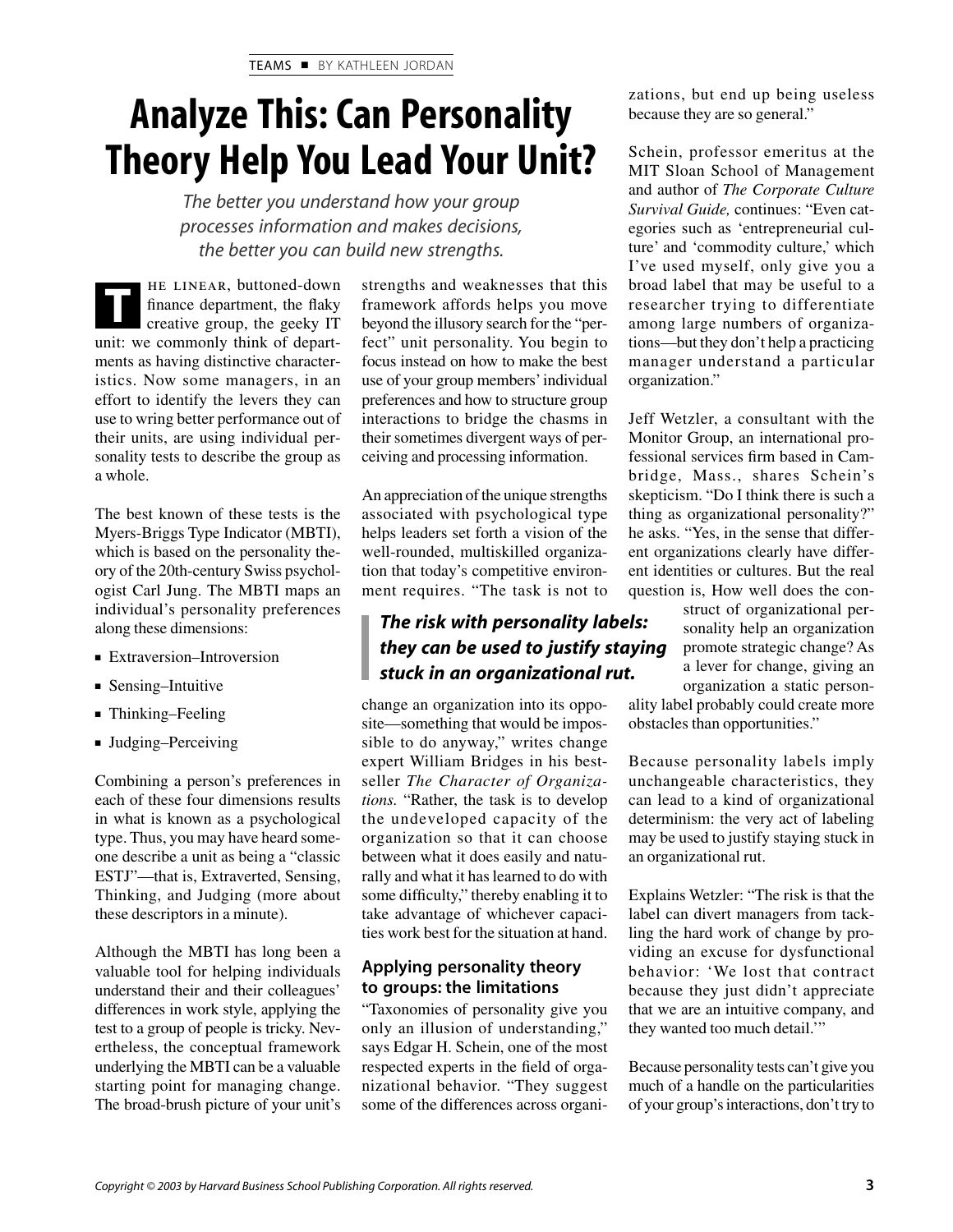### *Personality Theory,* continued

use the MBTI to determine a psychological type for your group as a whole. Instead, use the Myers-Briggs conceptual framework to get a bead on individual members' basic psychological orientations. That information can help you perform a kind of gap analysis of your team's strengths and weaknesses—and from there, you can design your managerial interventions to help expand the group's range of skills.

## **Understanding how your group processes information and makes decisions**

In *The Character of Organizations,* Bridges categorizes organizational cultures using the MBTI's four dimensions, each of which has two "psychologically opposed" preferences. He describes each pair of preferences as a response to a question about motivation, information processing, or decision making:

■ **What's the source of your organization's energy?** Extraverted organizations look outward, creating strategies that are driven by market forces or customer needs, whereas an Introverted organization typically looks inward, organizing its strategy around its internal core competencies or its leader's values.

■ **How does your organization take in information?** Is it Sensing, that is, attuned to the concrete details and tried-and-true realities of the business? Or is it Intuitive, that is, more interested in the big picture, possibilities, and a sense of what lies beneath the obvious?

■ **How does your organization make decisions?** Does it process information in Thinking mode, that is, using objective principles and logical analysis? Or does it use a Feeling orientation, in which decisions are based primarily on the personal values of the people involved?

■ **How does your organization deal with the external environment?** Judging organizations prefer to reach

closure and thus put great store in firm decisions. Perceiving organizations give greater weight to discussion, flexibility, and the ability to gather additional information. Bridges illustrates the contrast between the two orientations with this example. "Part

# *Jung's concept of a well-functioning individual—someone who has learned many ways of processing information and making decisions applies equally well to groups.*

of the perennial conflict between the line functions and the support staff in big organizations is that the former have a strong Judging orientation, while the latter are often Perceiving," writes Bridges. "The support organizations tend to have more reflective missions and emphasize situational complexity, while those of the operating groups emphasize action and would happily settle for a quick-anddirty solution to the organization's problems."

# **Applying the theory to build a well-rounded unit**

There's no one "best" preference or set of preferences. Rather, each tendency in each of the MBTI's four dimensions has intrinsic strengths. Prospering in today's global economy, however, seems to require companies to be able to call upon all these strengths at one time or another. To achieve this overall bench strength, observe Dorothy Leonard and Walter Swap in *When Sparks Fly,* you often have to create work teams that are as diverse as possible in their approach to analyzing data and solving problems.

Jung's concept of a well-functioning individual—someone who has learned many ways of processing information and making decisions applies equally well to groups. The more adept a unit or company is at bringing the strengths of all the preferences to bear on the competitive reali-

ties, the better its performance will be. But there is a tradeoff here: it takes longer to meld such heterogeneous people into a cohesive unit members' varying perspectives and approaches lead to more frequent misunderstandings and conflict—and

> even once it has that cohesion, the group may take longer to reach a decision than a more homogeneous team would.

> The four diagnostic questions listed earlier are not

to be used to pigeonhole units but to guide a process of dialectical integration. Knowing individual members' psychological type, group leaders can manage members' polar opposite preferences so that they complement or round out one another. The result is an improvement in the skills associated with the unit's or group's nondominant preferences, as for example, when a largely Sensing group learns how take advantage of the skills of its lone Intuitive member.

Thus:

■ *Extraverted* groups can learn to develop their capacity to take cues from inside the organization and allow more time for reflection before implementing change. Example: The R&D department of a high-tech firm that focuses on what it is most skilled at without matching those skills to what the market needs. As a result, the firm continues to improve the performance and functionality of its product without realizing that its customers don't care about the additional functionality. A possible remedy: the introduction of an empathic design process that allows the R&D department to see how customers actually use the product.

■ Conversely, *Introverted* groups can learn to pay more attention to markets, ask for more input from outside stakeholders, and keep all stakeholders in the loop. For example, a small start-up, hyper-responsive to market swings,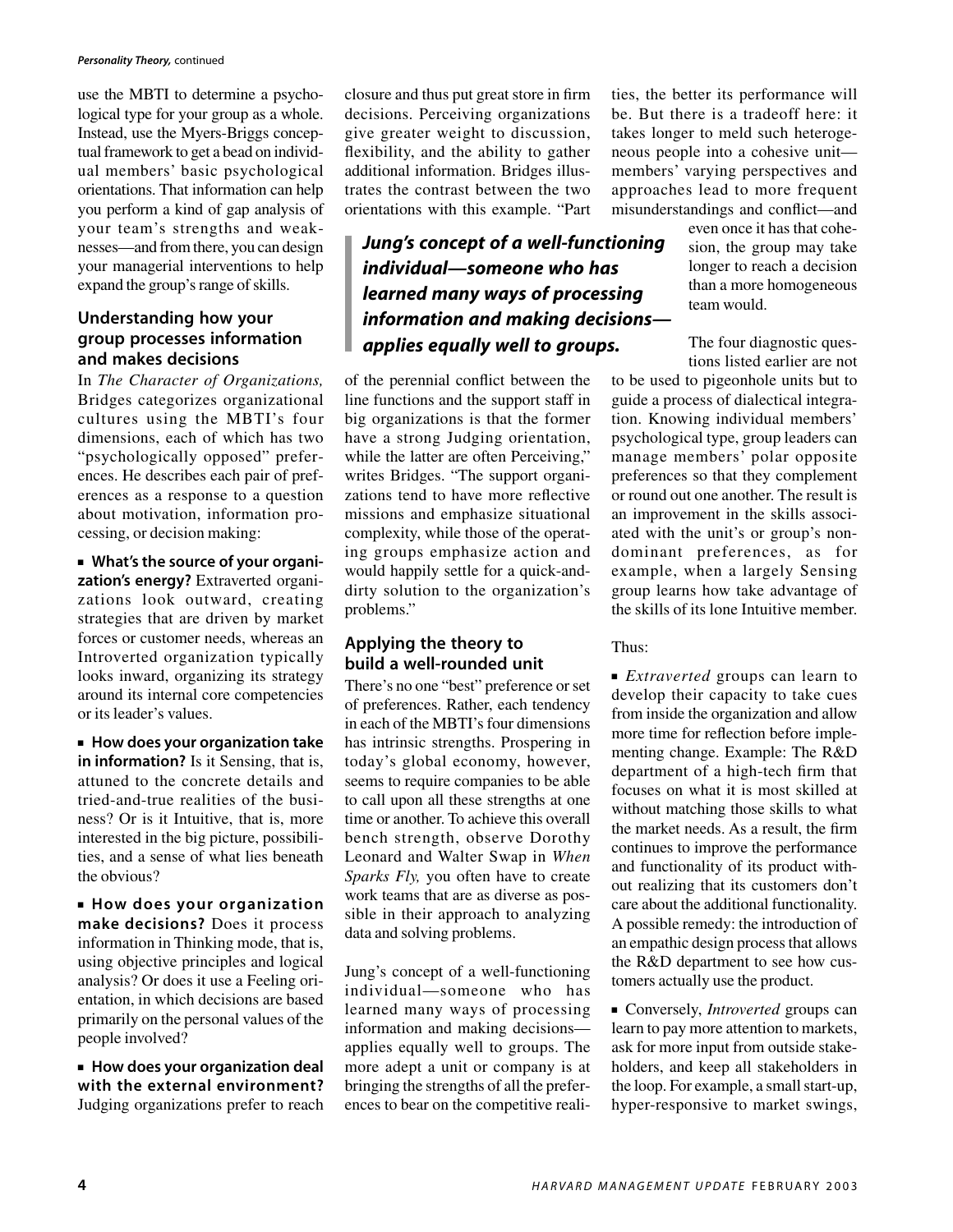#### *Personality Theory,* continued

that moves away from its signature strengths too quickly might try to map its core capabilities in detail, so that it is better able to choose market opportunities that play to its core.

■ *Sensing* units can learn to give more credence to big-picture, holistic thinking and nurture innovative ideas. For instance, the by-the-numbers management team of a regional community bank—facing the entry of national banks into the market, the introduction of a spate of new financial products, and the demise of the personal

*Leaders play a crucial role in helping a team strengthen its underdeveloped preferences. They need to model the inclusion and integration of all perspectives.*

approach to banking—finds itself losing ground. Holding regular brainstorming sessions and intentionally scanning the competitive environment to find the most innovative ideas to incorporate into the bank's operations might help the team get ahead of the curve in this rapidly changing business.

■ At the other end of the continuum, *Intuitive* groups can learn how to pay more attention to facts, communicate with greater specificity, and give more serious consideration to the practical implications of creative ideas. Thus, a highly imaginative but loosely managed nonprofit think tank that seems to be spinning its wheels might gain more traction by instituting formal procedures for monitoring costs and deadlines and for weighing potential projects against available resources.

■ *Thinking* teams can learn to notice what inspires people to perform at high levels, factor people's values into their decision-making criteria, and in general pay more attention to the human side of the enterprise.

■ *Feeling* teams, on the other hand, can improve their ability to "clarify their principles so that compassion does not destroy fairness and every individual situation does not send the decision-making process back to Go," writes Bridges.

■ *Judging* organizations can learn to avoid jumping to conclusions or acting prematurely.

■ And *Perceiving* organizations can create more structure so that that they don't have to reinvent the wheel each time they build a product or face a new challenge.

In the final analysis, Bridges writes, it's "the capacity to maintain a tension" between apparently opposite characteristics "that represents organizational health."

## **Modeling the integration**

Leaders play a crucial role in helping a team strengthen its underdeveloped preferences, says Catherine Fitzgerald, a Bethesda, Md.–based psychologist who is the coeditor of *Executive Coaching: Practices and Perspectives.* "It can make a big difference when leaders articulate—and then model the inclusion and integration of all perspectives. Leaders who want to create a high-performing organization need to send a consistent message that the organization places a genuine value on both sides of each pair of opposites (for instance, Sensing and Intuition).

"Thus, a leader might indicate a commitment to being both very realistic and practical, while at the same time being as visionary and innovative as possible. The leader might also stress the importance of creating an environment in which both staff and customers are treated in ways that are both fair and kind—and that are very responsive to the needs of individuals. Showing deep respect at all times for all voices—and insisting that others also show such respect—is invaluable behavior for a leader."

"In order to improve a group's performance, you must ask questions about the specific forces that cause it to act as it does," says Wetzler. Among those key questions: What is driving the difference between what we need to be doing and what we are doing now? What are the unstated beliefs that drive our behavior?

As you ask these questions about your team or unit, the MBTI's conceptual framework for understanding the polarities inherent in psychological type can guide the discovery process.

Once you understand how your group processes information and makes decisions and where it draws its energy from, you can begin to expand the repertoire of skills and aptitudes that it brings to bear on a particular problem. ❖

*Psychologist Kathleen Jordan, Ph.D., is an organizational consultant and executive coach based in Brookline, Mass. She can be reached at MUOpinion@hbsp.harvard.edu*

### **RESOURCES**

*The Character of Organizations: Using Personality Type in Organization Development* by William Bridges Davies-Black • 2000

*Executive Coaching: Practices and Perspectives* ed. by Catherine Fitzgerald and Jennifer Garvey Berger Davies-Black • 2002

*The Age of Paradox* by Charles Handy Harvard Business School Press • 1995

*When Sparks Fly: Igniting Creativity in Groups* by Dorothy Leonard and Walter Swap Harvard Business School Press • 1999

*The Corporate Culture Survival Guide* by Edgar H. Schein Jossey-Bass • 1999